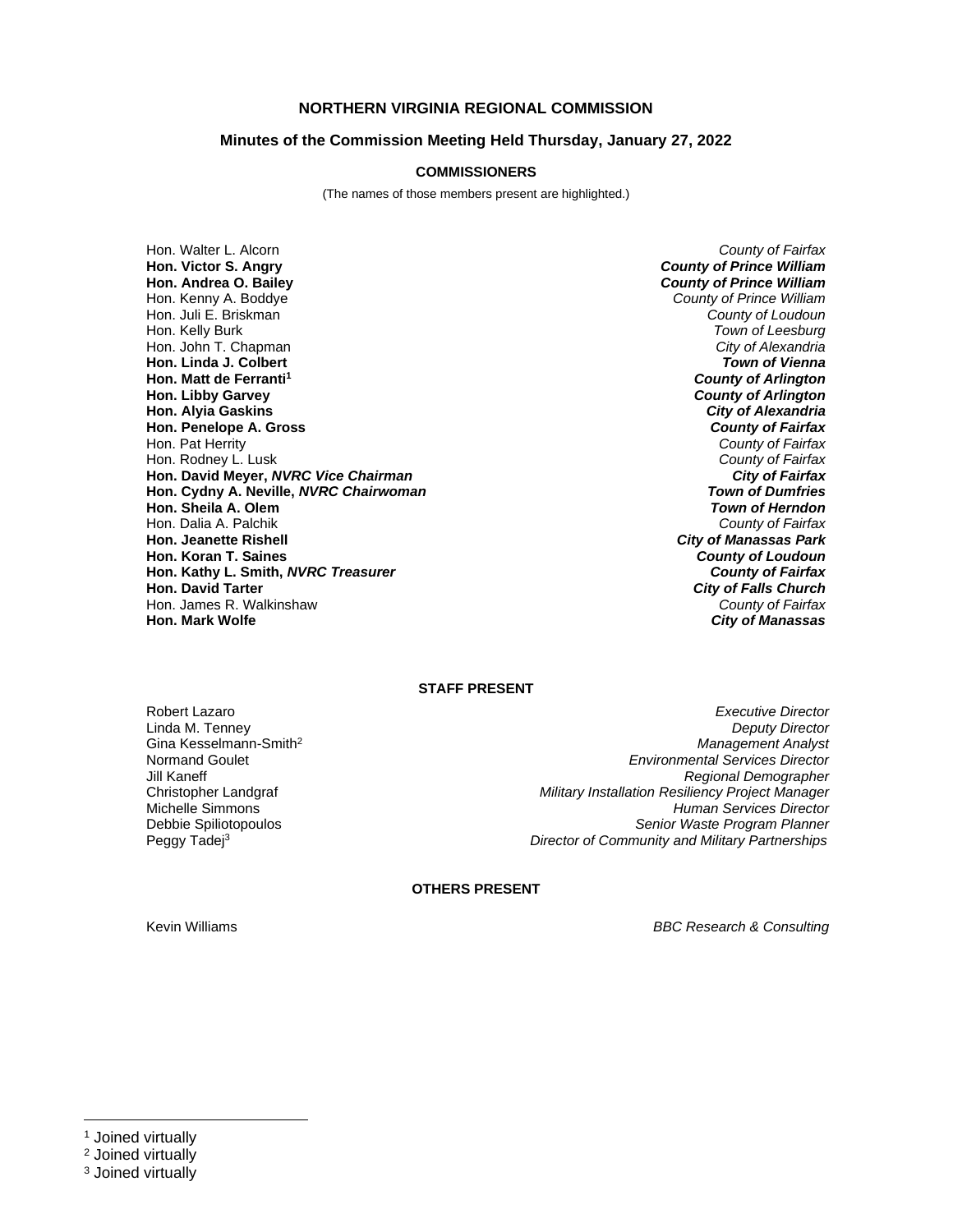Summary Minutes of the Commission January 27, 2022 Page 2

| CALL TO ORDER                                          | Chairwoman Neville called the meeting to order at 7:31 p.m.                                                                                                                                                                                                                                                                                                                                                                                                                                                                                            |
|--------------------------------------------------------|--------------------------------------------------------------------------------------------------------------------------------------------------------------------------------------------------------------------------------------------------------------------------------------------------------------------------------------------------------------------------------------------------------------------------------------------------------------------------------------------------------------------------------------------------------|
| <b>ROLL CALL</b>                                       | The roll was called and all members present or absent were noted for<br>the record.                                                                                                                                                                                                                                                                                                                                                                                                                                                                    |
| <b>PRESENTATION</b>                                    | Potomac Heritage National Scenic Trail Study - Analysis of the<br>Health, Social Equity and Economic Impacts of the Trail                                                                                                                                                                                                                                                                                                                                                                                                                              |
|                                                        | The Northern Virginia Regional Commission (NVRC) authorized a study<br>conducted by BBC Research & Consulting to analyze the health, social<br>equity, and economic impacts of the Potomac Heritage National Scenic<br>Trail (PHNST) in Northern Virginia. In Northern Virginia the trail network<br>spans 140 miles through the Town of Dumfries, the Town of Occoquan,<br>the Town of Leesburg, the City of Alexandria and the Counties of<br>Loudoun, Fairfax, Arlington, and Prince William. The study was funded<br>by the National Park Service. |
|                                                        | The Commission received a presentation from NVRC staff and a<br>representative of BBC Research & Consulting on the results of the<br>study.                                                                                                                                                                                                                                                                                                                                                                                                            |
| <b>ACTION ITEMS</b>                                    | Commissioner Gross moved approval of the Resolution No. P22-17-<br>Authorization to issue RFP for Auditing Services. The motion was<br>seconded and carried unanimously.                                                                                                                                                                                                                                                                                                                                                                               |
|                                                        | Background:                                                                                                                                                                                                                                                                                                                                                                                                                                                                                                                                            |
|                                                        | The Commission's contract with its existing auditor has expired<br>consistent with Commission policy. The resolution authorizes the<br>Executive Director to advertise an RFP for auditing services. The<br>Commission will authorize the selection of the auditing firm.                                                                                                                                                                                                                                                                              |
|                                                        | Commissioner Gross moved approval of the Resolution No. P22-18 -<br>Authorization to Engage Consultant(S) To Accomplish NVRC's<br>Affordable Housing Development Project. The motion was seconded<br>and carried unanimously.                                                                                                                                                                                                                                                                                                                          |
| <b>EXECUTIVE</b><br><b>DIRECTOR'S</b><br><b>REPORT</b> | Mr. Lazaro presented his report to the Commission, which included the<br>financial report for December 2021 and the following:                                                                                                                                                                                                                                                                                                                                                                                                                         |
|                                                        | 2021 Year in Review Issued                                                                                                                                                                                                                                                                                                                                                                                                                                                                                                                             |
|                                                        | Pleased to once again present our Year in Review<br>$\circ$<br>document highlighting the work of the Commission and<br>its staff being done in the region to the mutual benefit<br>of the communities we serve.                                                                                                                                                                                                                                                                                                                                        |
|                                                        | Document is shared with local, state, federal<br>$\circ$<br>stakeholders and others.                                                                                                                                                                                                                                                                                                                                                                                                                                                                   |

• Supporting Our Regional Partners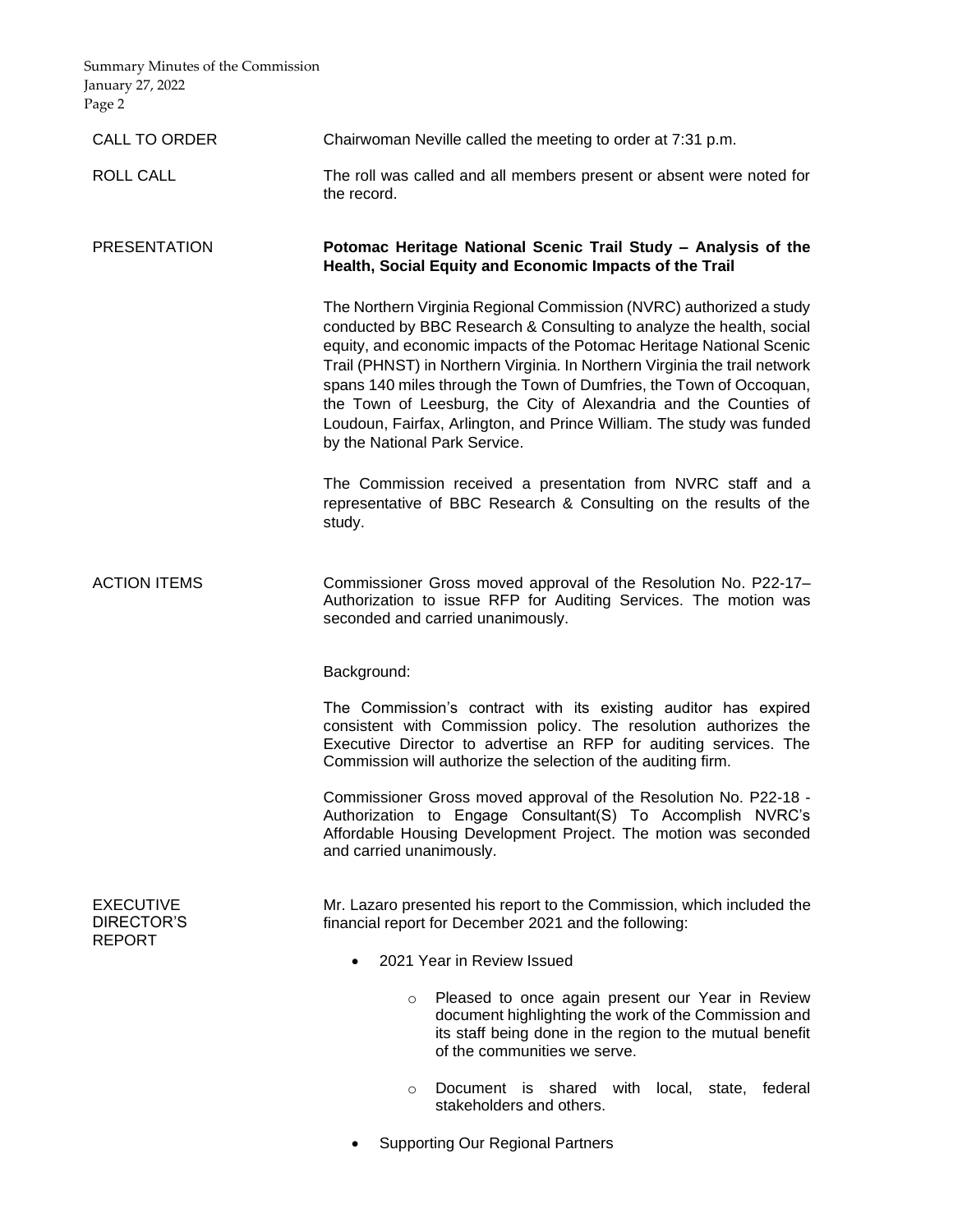Summary Minutes of the Commission January 27, 2022 Page 3

- o NVRC working with our local government partners has launched a regional education web site regarding plastic pollution and steps being taken by our localities to address it. Part of the education effort includes digital ads in the Metro system.
- o [www.NOVAPlasticSolution.org](http://www.novaplasticsolution.org/)
- Occoquan Land Use Update
	- o NVRC staff produced a rolling update to a technical product that the Commission has undertaken for the Occoquan Program going back to the 1980's.
	- o The work for the Land Use Map Update was overseen by the Occoquan Modeling Subcommittee. The modeling subcommittee is comprised of the Occoquan Watershed localities and the Water and Wastewater Authorities within the basin that desire to be involved in the "ins and outs" of the technical aspects of Occoquan Watershed and Reservoir Response Models.
- Regionalism Works
	- o Congratulations to our colleagues in Fairfax County, Arlington County, Alexandria and Prince William County on being recognized for their efforts in helping to promote the regional recycling of glass through the Purple Can Club network.
	- o Since piloting this program in 2019; 20,000 tons of glass has been recycled and the program has grown to localities throughout the region and Commonwealth.
	- o Proud of Debbie S. of our team at the Northern Virginia Regional Commission who serves as the coordinator for the Northern Virginia Waste Management Board. Regionalism works.
- Project Updates
	- o Ferry Business Case
		- Nelson Nygaard has been selected as consultant.
	- o Military Installation Resilience Review
		- AECOM has been selected as consultant.
	- o Affordable Housing Project
		- Proposed projects still being reviewed.
- Communicating Website (novaregion.org)
	- o Web site unique visitors are 46.9% higher than they were in 2017 and exceed 2018 and 2019 visitor levels.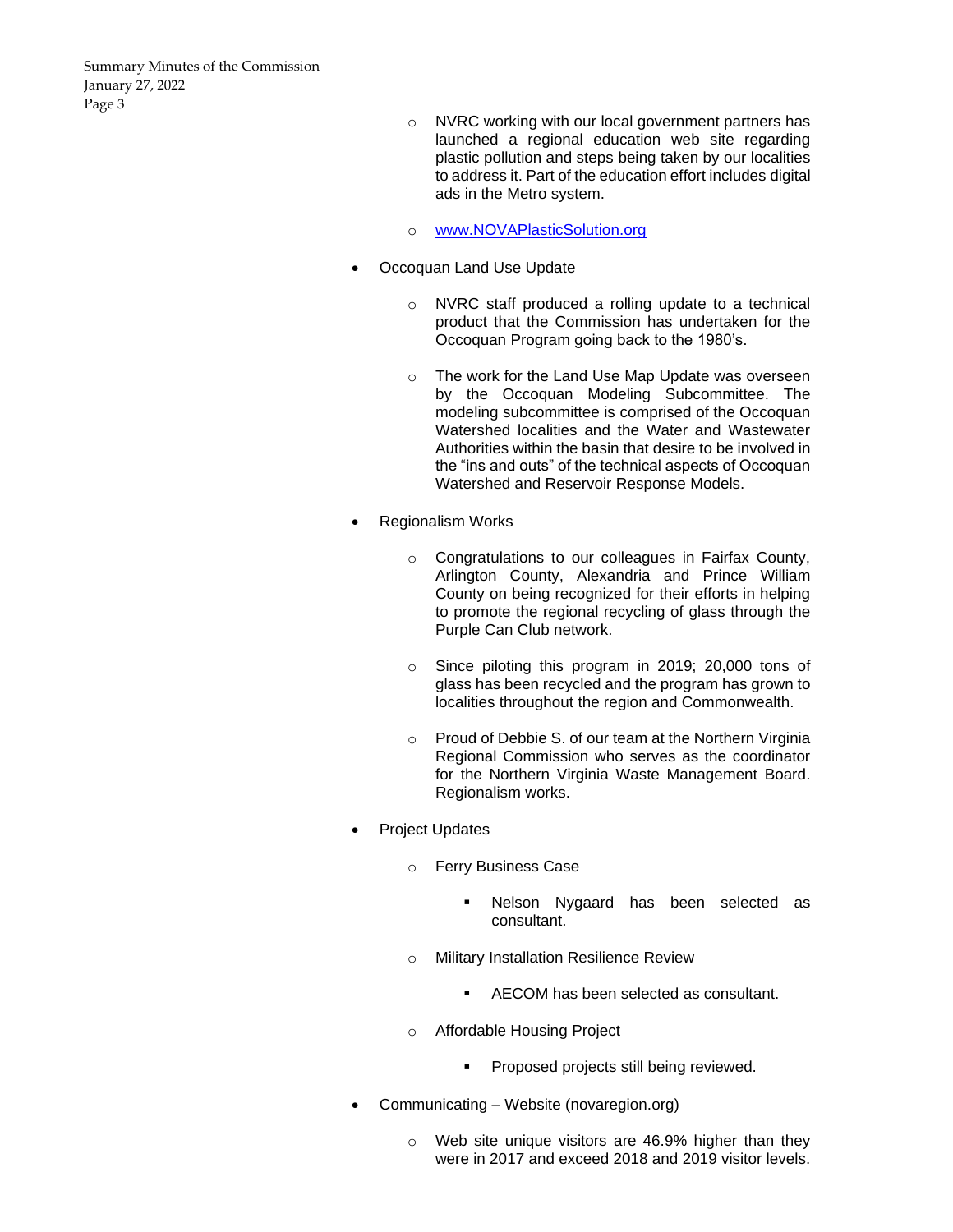Summary Minutes of the Commission January 27, 2022 Page 4

> 2020 was a unique year of traffic to our web site. Overall traffic was 19% less than 2020.

- Communicating Twitter
	- o Twitter impressions in 2021 were 172.2% higher than in 2017 and exceed totals in 2018 and 2019. They were 21.4% less than in 2020 reflective of the other sources of pandemic related information.
- Communicating Facebook
	- o Facebook impressions in 2021 were 50% higher than in 2018 and exceed totals in 2019. They are substantially less than 2020 levels which saw 344957 impressions as result of Facebook advertising efforts regarding pandemic related information.
- Communicating NoVA Region Dashboard
	- o Dashboard continues to be an important source of regional data. COVID19 data remains the most popular page for the public to access.
- Locality Salary Survey Compensation of the elected officials in local jurisdictions

CHAIRWOMAN'S REPORT Chairwoman Neville welcomed Commissioner Gaskins to the Commission.

> Chairwoman Neville provided an update on building a presence for HBCUs and the actions of the NSU/VSU Special Committee. A fieldtrip is scheduled to visit Virginia State University on April 4, 2022.

> Chairwoman Neville also emphasized the importance of thanking teachers, especially during such challenging times, and to please stay safe and wear a mask.

COMMUNITY & MILITARY PARTNERSHIP COMMITTEE REPORT Commissioner Gross reported that the January 20 Community and Military Partnership Meeting was a great success.

Follow up Actions

- AECOM provided an overview of the MIRR program A Subset of the Community and Military Partnership will consist of the Policy Group. Supervisor Gross asked about including transportation in the analysis
- ADC provided an update on the FY22 NDAA. DoD is recognizing the "one community agreement". IGSAs are now SEC 876 and require notification to Congress. Multiple other Sections (2803, 319, and 322) pertain to Resilience. ADC features five communities every year as Great American Defense Community. NVRC is making application.
- Dr. Rowe briefed about Section 1051 of the NDAA. SEC 1051 requires a DEI Survey at 10 geographically diverse military installations. The process must be completed by 30 Sep 2023.